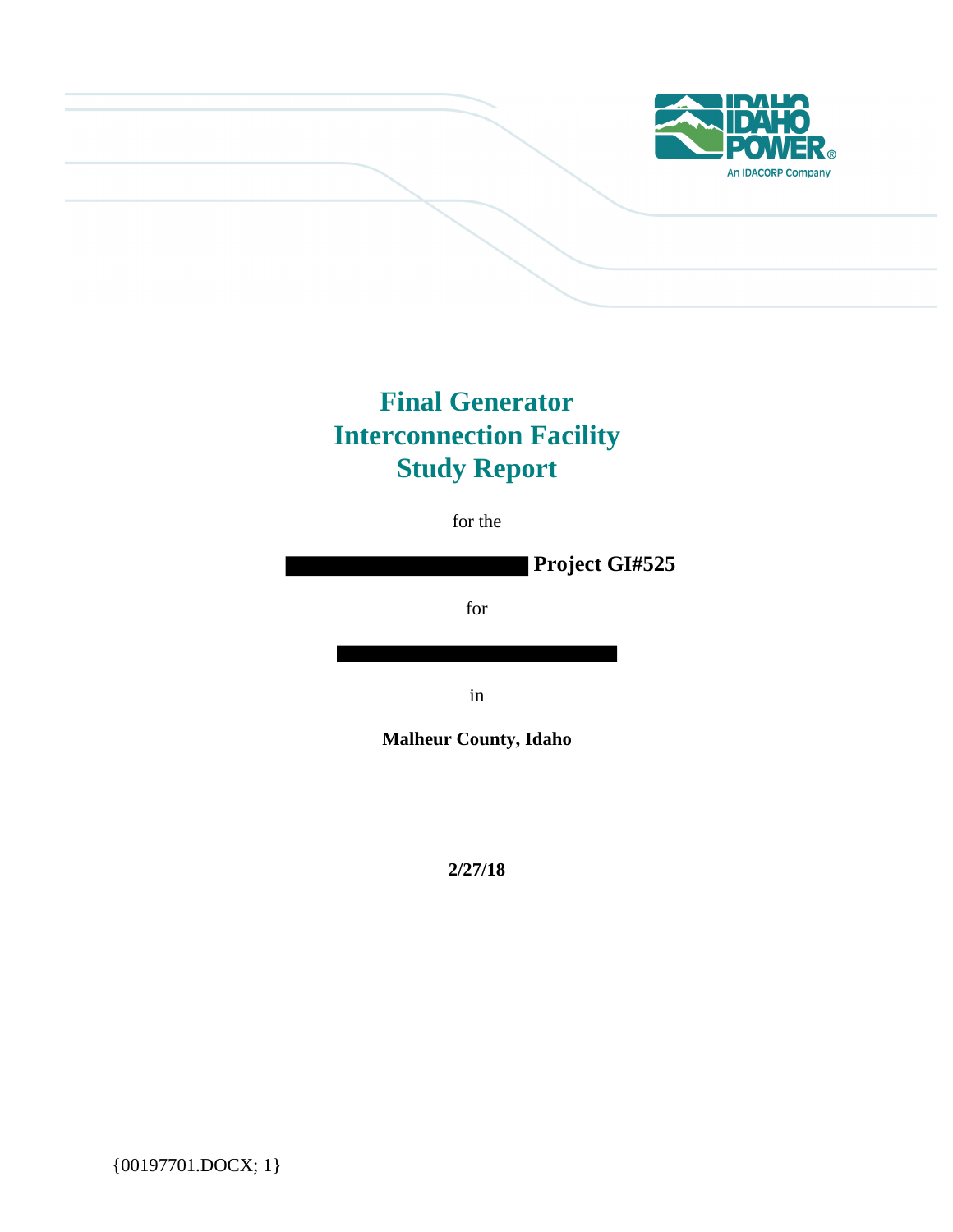# **Final - FACILITY STUDY REPORT (FSR)**

## **Project GI #525 2/27/18**

## **1. General Facility Description**

(Seller) has stated that the proposed project will consist of 3MW solar generation facility in Malheur County, Idaho and connect to the 12.47kV system on Idaho Power Company (IPC)'s substation. The total project output as studied is 3 MW.

Contact Information for Seller is as follows:



A Standard Generator Interconnection Agreement (the "GIA") under IPC's Open Access Transmission Tariff (OATT) or Schedule 72 between Seller and IPC – Delivery (Transmission Owner) for the Project, specifically Generator Interconnection Project #525, will be prepared for this project. The GIA will be a definitive agreement that contains terms and conditions that supersedes this FSR.

#### **1.1 Interconnection Point**

The Interconnection Facilities are located in IPC's Western Region approximately miles of IPC's Substation on . in Township , Range and Section ( ). The Point of Interconnection (POI) for the Project will be to IPC's Substaton's feeder and on the Seller's side of disconnect switch X-# (Pole 4), a drawing identifying the POI is attached as Exhibit 1.

This POI is approximately of the proposed Interconnection Point. Moving the POI is required to get the distribution circuit under and away from the existing transmission line on the west side of Rd.

#### **1.2 Point of Change of Ownership**

The Point of Change of Ownership for the **Project** will be the same as the Interconnection Point.

#### **1.3 Seller's Interconnection Facilities**

The Seller's Interconnection Facilities are located approximately miles west of the

and longitude **and install install inverters**, disconnect switches,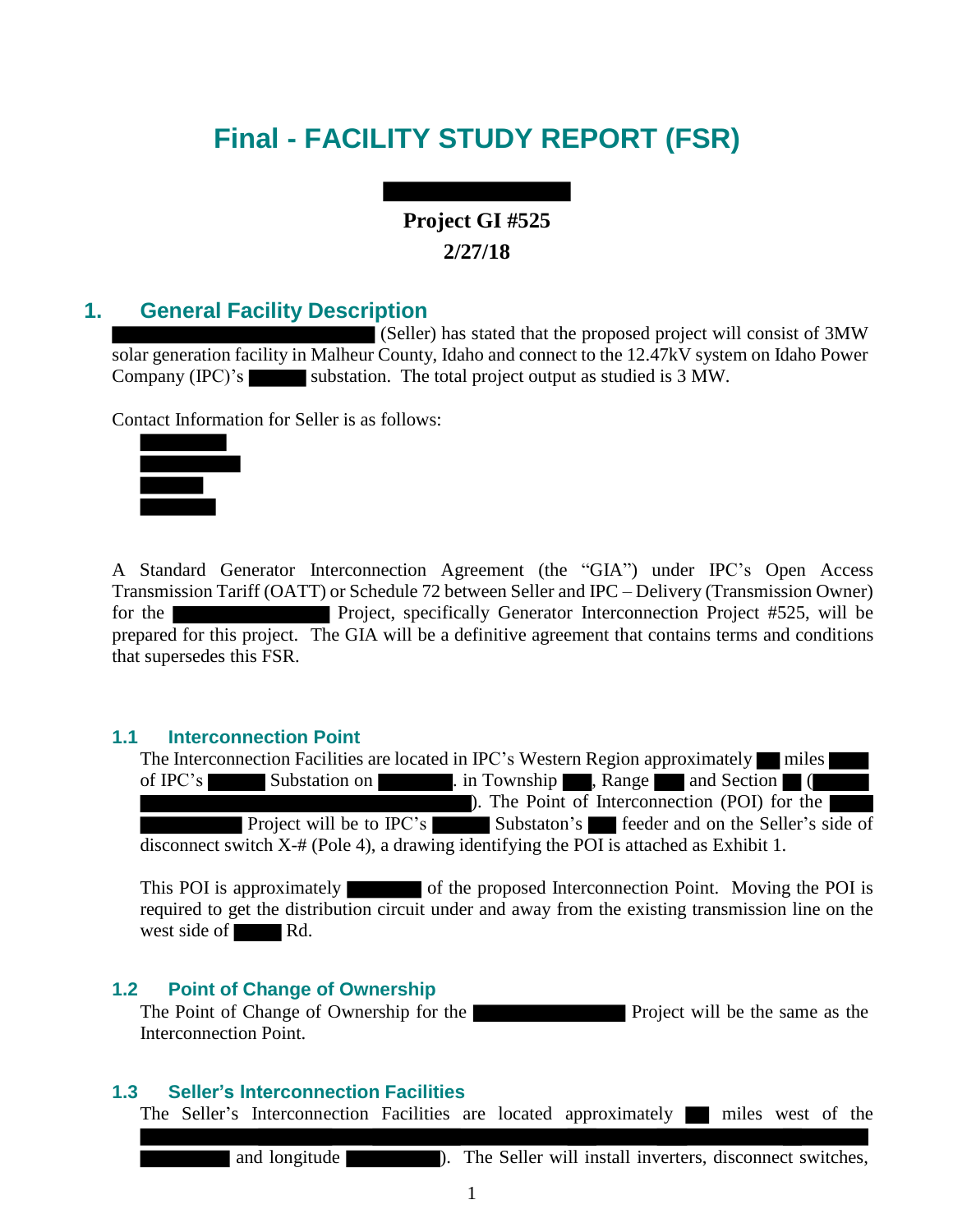transformers, appropriate grounding measures, and associated auxiliary equipment. Seller will build distribution line facilities to the Point of Change of Ownership.

The Seller's photovoltaic system will be constructed as follows:

- 1. The inverter system will comprise of **Inverters**. The project will use photovoltaic modules per inverter, for a total capacity of .
- 2. The application shows two inverter stations, each consisting of 25 inverters and a 1.5 MVA transformer with a 480 V grounded-wye to 12 kV delta rating. These transformers are undersized to support the plant MVA production requirements as well as the 12.47kV distribution system connection. The Seller will need to size the step-up transformers appropriately for the total plant MVA and the 12.47kV connection to IPC. In addition IPC will require the transformers to be grounded-wye/grounded-wye.
- 3. A plant controller will be used to control the inverter system and to implement smart inverter functionality for operating the project within a voltage range and power factor specified by IPC at the point of interconnection.

The above referenced inverters, or equivalent inverters that have the same specifications and functionality as stated above must be utilized. If a different inverter is utilized that has different specifications and functionality than that which was studied then additional study and/or equipment may be necessary.

### **1.4 Other Facilities Provided by Seller**

#### *1.4.1 Telecommunications*

In addition to communication circuits that may be needed by the Seller, the Seller shall provide the following communication circuits for IPC's use **. I t is the S ell er's responsibility to provide the following communication circuits for IPC's use. These circuits can be long-lead items and typically require coordination with third party telecommunications providers. The project's in-service date cannot be granted prior to complete circuit acceptance and testing as referenced below.**

- 1. One POTS (Plain Old Telephone Service meeting the technical requirements of TR-NWT-000335:1993; NCI code 02LS2-2wire, loop start, 600 ohm) dial-up circuit for querying the revenue meter and protection relay at the generation interconnect site. The POTS line must be capable of supporting reliable sustained data communication at a minimum of 4800 bps with a modem using V.32bis modulation. If the minimum data rate is or becomes unattainable or unreliable, Seller will be responsible for the circuit repair.
- **2.** One DDS (Digital Data Service meeting the technical requirements of TR-NWT-000341:1993; NCI code 04DU5.19, or 04DU5.56) data circuit, with a guaranteed minimum data rate of 19,200 bits per second, for SCADA between the generation interconnection site demarcation and IPC's EMS FEP, located at IPC's

**Transmission Station, The Contract Station Station, The Contract Station Station Station, Inc. Assume Station** equipment may be located at IPC FEP location. Please note that Frame Relay Service is not acceptable. If the minimum data rate is or becomes unattainable or unreliable, Seller will be responsible for the circuit repair.

3. One DDS (Digital Data Service meeting the technical requirements of TR-NWT-000341:1993; NCI code 04DU5.19, or 04DU5.56) data circuit, with a guaranteed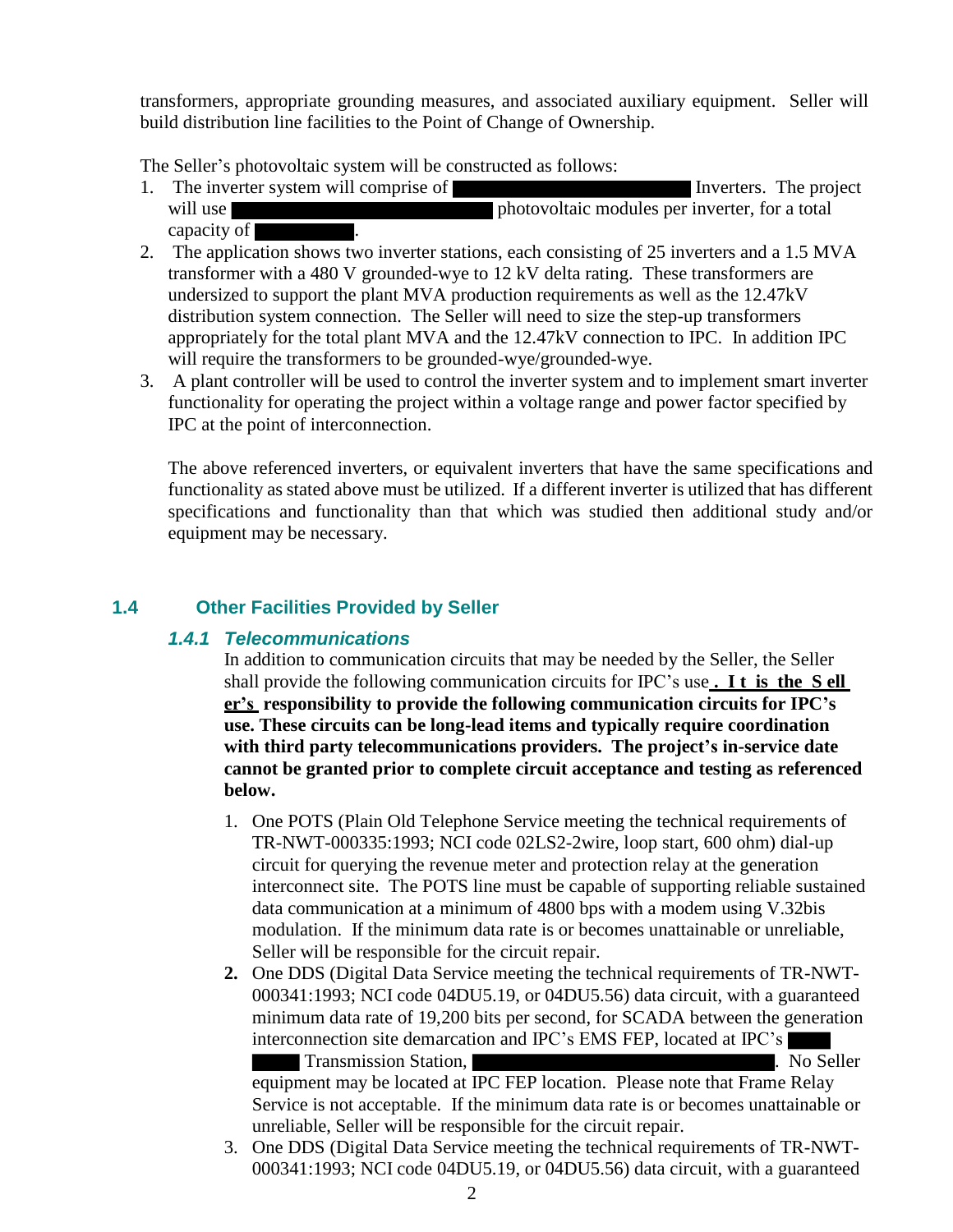minimum data rate of 19,200 bits per second, for the required Phasor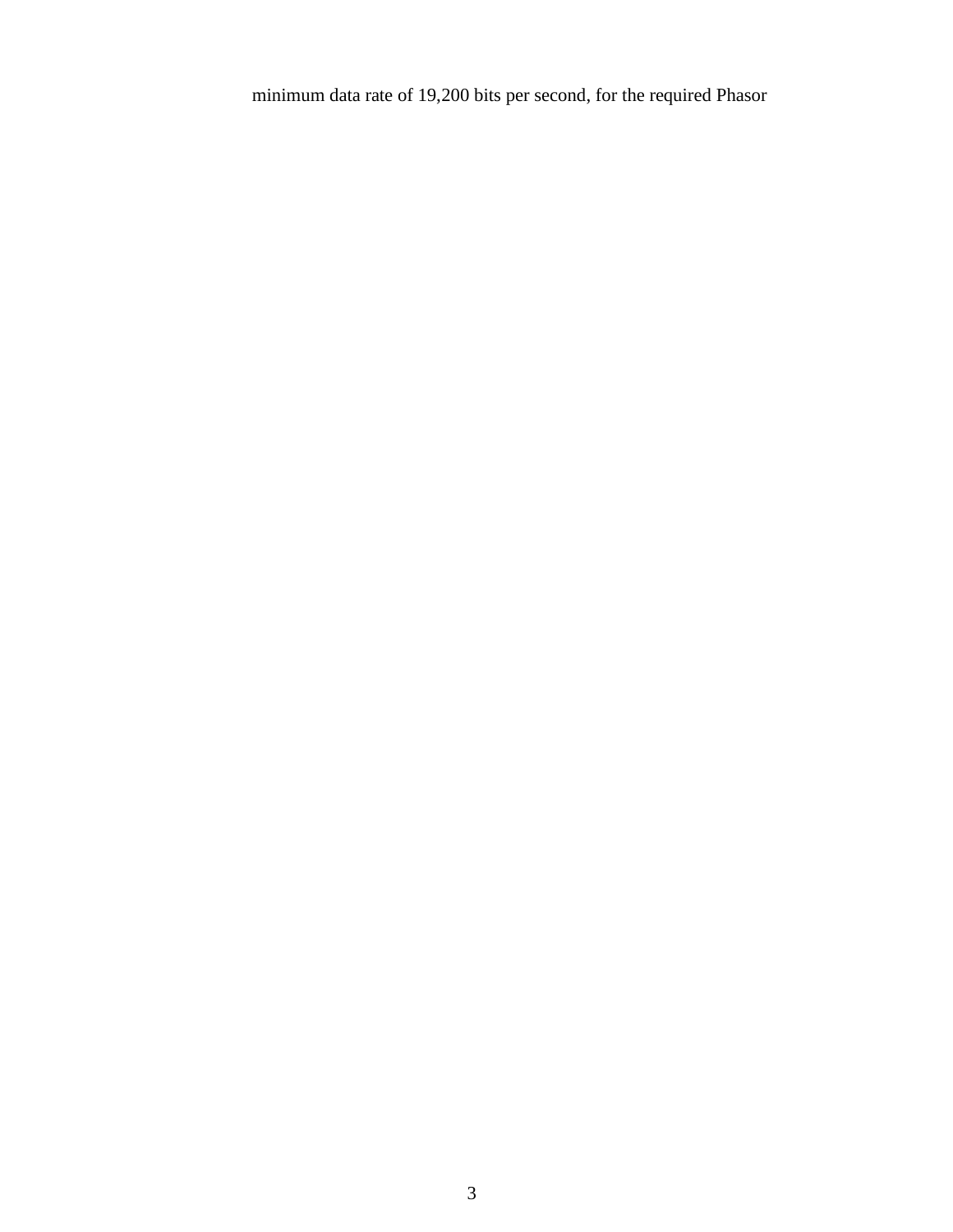Measurement Unit (PMU) between the generation interconnection site demarcation and IPC's PDC, located at IPC's Transmission Station, . No Seller equipment may be located at IPC PDC location. Please note that Frame Relay Service is not acceptable. If the minimum data rate is or becomes unattainable or unreliable, Seller will be responsible for the circuit repair.

The Seller shall provide all the required communications circuits between the Interconnection site and IPC's operations points (i.e. IPC FEP location, etc.) as specified by IPC.

RELIABILITY AND DATA SECURITY: The communication circuits shall be DC powered at the terminus locations and within any telecommunications provider's network, such that they will continue operation during a power outage for a minimum of 4 hours, and meet the specified reliability and bandwidth requirements. The Seller is responsible for supplying stable metered AC power during circuit testing and commissioning, and battery backed DC power during operation. The Seller may choose to coordinate with a third-party communications provider to provide the communications circuits and pay the provider's associated one time setup and periodic charges, deliver the circuits using their own infrastructure, or a combination thereof. Regardless of circuit transport implementation, in all cases the SCADA circuit must be transported using solely Layer 2 protocols (e.g. serial point-to-point data communication, no routable Layer 3 transport, such as Internet Protocol).

CIRCUIT ACCEPTANCE AND TESTING: The communication circuits shall be terminated in an approved demarcation box with the cable pairs punched down on a telecom block and labeled accordingly at a location approved by IPC. The communication circuits will need to be installed and tested by the Seller prior to IPC acceptance testing, and operational prior to the Seller being allowed to generate power into IPC's system. IPC will perform acceptance testing of DDS circuits with industry standard test patterns, namely: 2047, DDS1, DDS2, DDS3, DDS4, and DDS6, each tested to meet the performance of Qwest Techpub 77312, followed by end-to-end serial data BERT testing with a 2047 test pattern at 19.2kbps and require 15 consecutive minutes error free operation to pass. IPC will perform acceptance testing of modem serial data over the POTS line with BERT testing using a 2047 test pattern at 4800bps using V.32bis modem modulation will require 15 consecutive minutes of error free operation to pass. Circuits with demonstrated reliability issues during commissioning will be required to demonstrate 24 hours of reliable service by the Seller prior to final acceptance testing by IPC. Note that installation by a third-party communications provider may take several months and these services should be ordered well in advance to avoid delaying the project.

The Seller or their third party communications provider may need to install communications equipment (i.e. batteries, multiplexers, etc) near each terminus of the required communications circuits. If this equipment is required, the Seller shall be responsible to install this equipment in locations that are not owned or operated by IPC. If high voltage protection is required by the communications provider for the incoming copper cable, the high voltage protection assembly shall be engineered, supplied, and maintained by the Seller.

OPERATIONAL RESPONSE: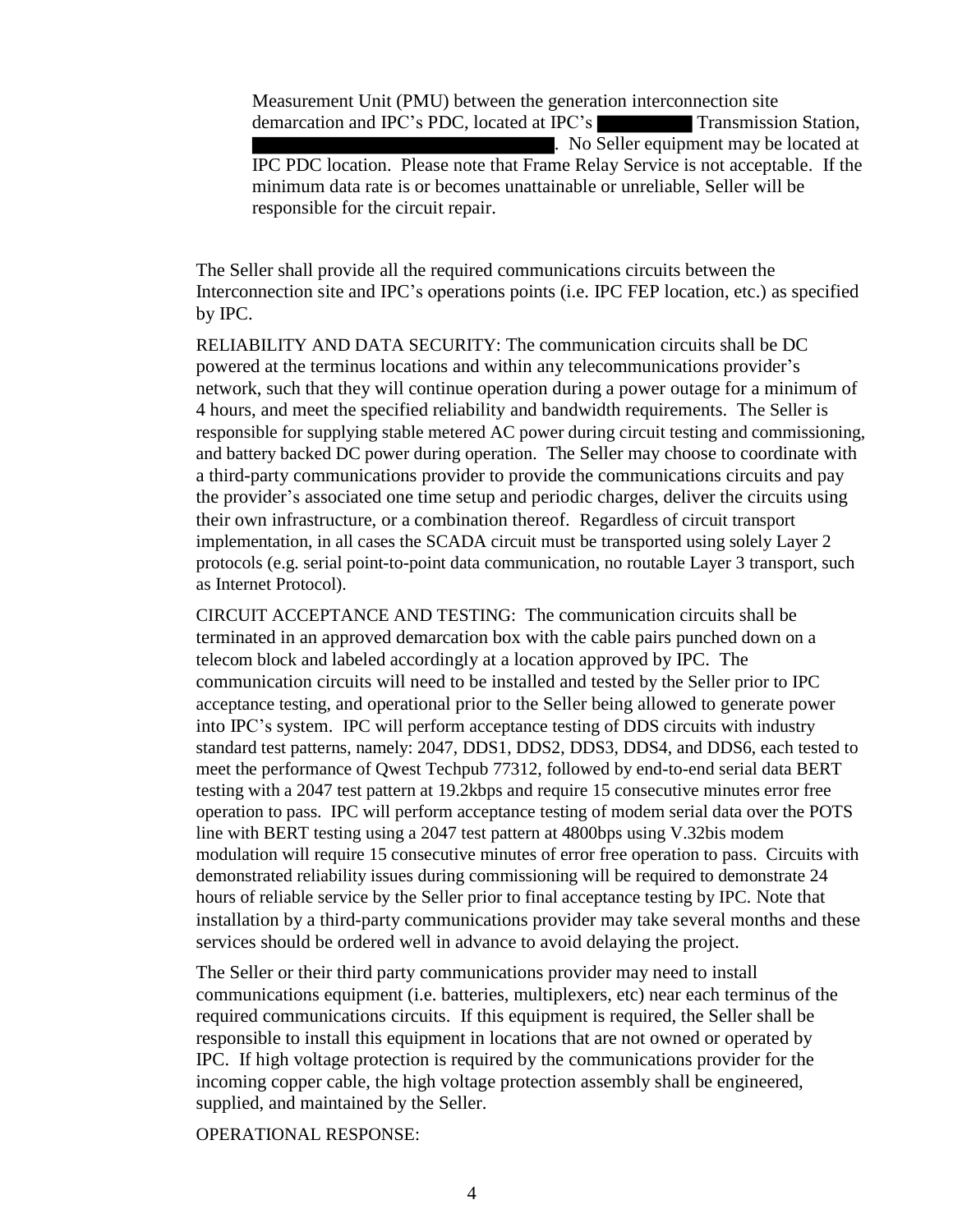Seller's failure to maintain and/or restore and repair intermittent or non-operational telecommunications circuits may result in disconnection of Seller's generation facility/facilities until the circuits successfully complete Idaho Power's end-to-end testing.

The Seller is responsible for repairing any circuits and contacting any third-party telecom provider as needed. [Note: IPC cannot contact third party telecom providers on behalf of the Seller for circuit outages.] A third-party telecom provider is expected to have the ability to perform some level of remote circuit testing. If the Seller's third party telecom provider needs access to IPC facilities, they will contact IPC per contacts in GIA.

The leased services required by IPC are to be kept separate from any communication services required by the Seller. This includes the location where services are handed off from the telecom provider to IPC, also known as the TELCO demarcation. Under no circumstances will any service delivered to IPC's TELCO demarcation be extended beyond the IPC yard ground grid. If the Seller requires their own leased services, they must be provided through a separate TELCO demarcation, as noted below.

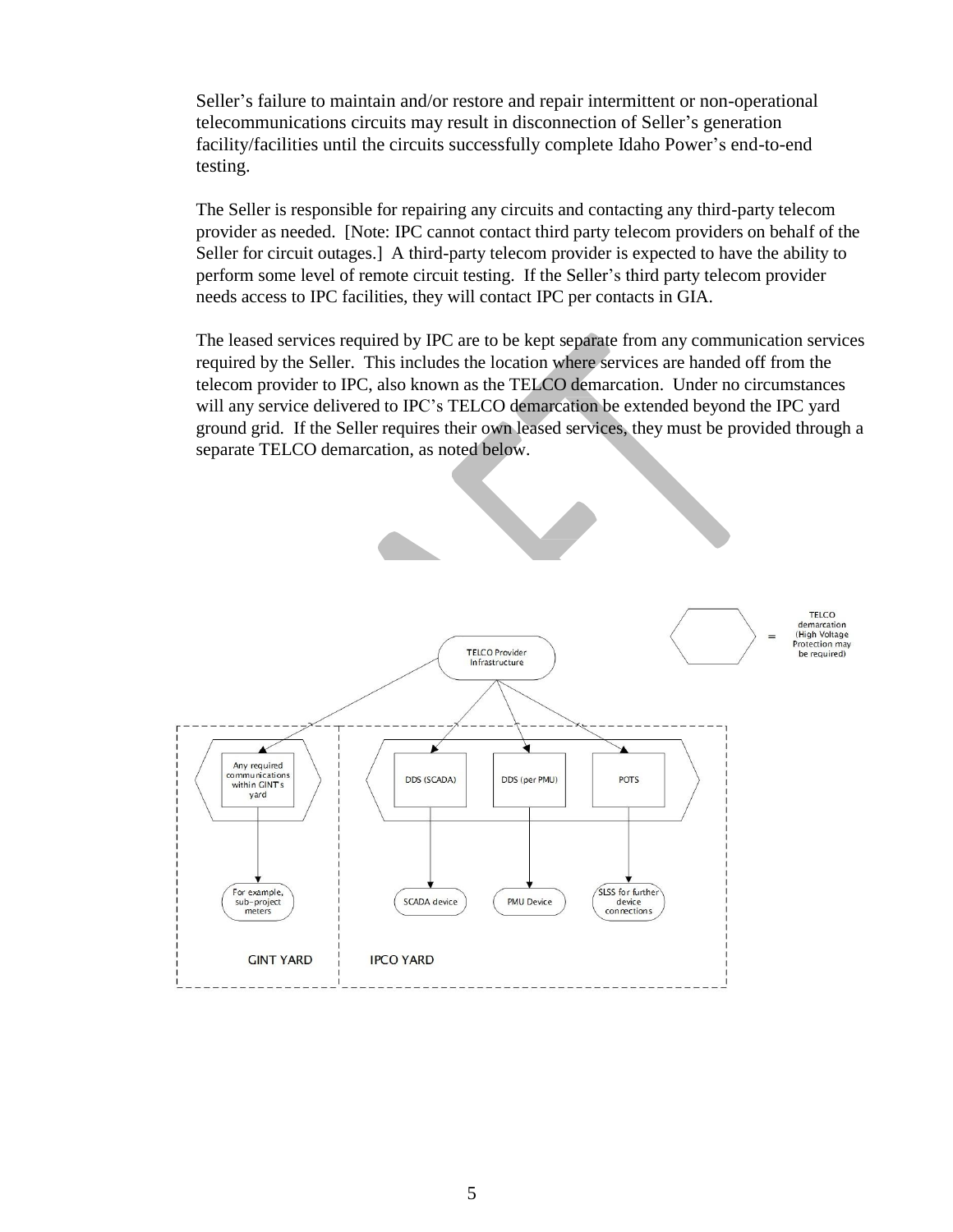#### *1.4.2 Ground Fault Equipment*

The Seller will install transformer configurations that are Grounded-WYE to Grounded-WYE.

The Seller will limit the ground fault current to less than 20 amps as measured at the Interconnection Point.

#### *1.4.3 Generator Output Limit Control*

The Seller will install equipment to receive signals from IPC Grid Operations for Generation Output Limit Control ("GOLC") - see Section 3 Operating Requirements and Appendix A. IPC's recommended method of communication for GOLC is via fiber between the Interconnection Facility and the Project.

#### *1.4.4 Local Service*

The Seller is responsible to arrange for local service to their site, as necessary.

#### *1.4.5 Property*

The Seller, at its sole cost and expense, will provide to IPC documents and services as identified below relating to IPC's land rights required for its interconnection facilities:

#### *1.4.5.1 Land Transaction Documents*

Land transaction documents ("Land Transaction Documents") in a form approved by IPC that may include, but are not limited to, the following:

- Right of Entry Agreement;
- Interconnection Facility Easement;
- Access Easement;
- Easements for distribution service lines, major distribution power lines, and transmission power lines and related ancillary facilities as determined necessary by IPC at IPC's sole discretion, to support the interconnection facility and Seller's development;
- Crossing Agreements, as necessary; and
- Any other Project specific documents deemed necessary by IPC.

#### *1.4.5.2 Project Map/Site Plan*

A 90% complete informational map or site plan of the Project Property with locations of all easements to be released, new easements proposed for both Seller and IPC, existing IPC lines to be crossed by Seller's facilities, Seller's lease and easement areas (if any), access roads, and any other features or elements requested to be included by IPC to facilitate review and processing of the project documents.

#### *1.4.5.3 Surveyed Legal Descriptions and Maps*

Written legal description and map for each Land Transaction Document, stamped and signed by a licensed surveyor. Each legal description and map is to be submitted to and approved by IPC's surveyor. See IPC survey requirements in Appendix B, attached hereto and made a part hereof.

#### *1.4.5.4 Title Insurance*

Title report and A.L.T.A. extended owners' pro forma policy of title insurance for the amount of the value of the Interconnection Facility Easement and access easement areas. Seller shall provide proof and information to establish the value of the easement or property to be insured. IPC will review the title policy pro forma and will advise of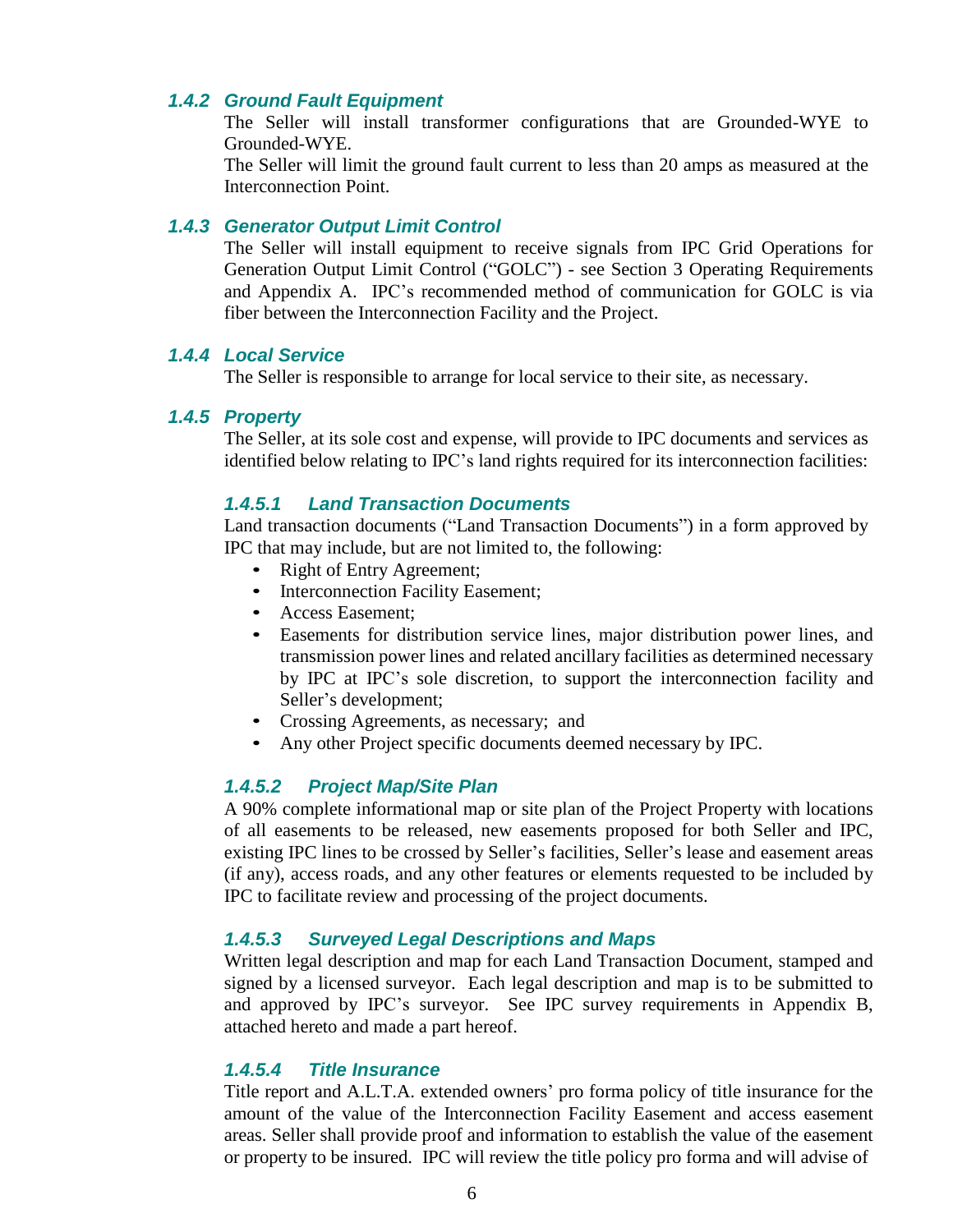any necessary title mitigation measures to ensure clear and unencumbered title to the Interconnection Facility Easement and access easement areas. Title mitigation measures shall be performed by Seller at Seller's sole cost and expense. Title policy to include endorsements as required by IPC at Seller's sole cost and expense. Seller to provide an electronic copy of all exceptions to title insurance for IPC review. Seller to provide Idaho Power with a final A.L.T.A. extended owners' policy of title insurance.

#### *1.4.5.5 A.L.T.A. Survey*

An A.L.T.A. survey of the Project property with all existing IPC easement rights and facilities identified. The A.L.T.A. survey shall include and identify all proposed land transaction areas. Seller may provide IPC with a copy of Seller's A.L.T.A. survey or with an A.L.T.A. survey in IPC's name but the A.L.T.A. survey shall include the Interconnection Facility Easement Area, as well as all Land Transactions.

#### *1.4.5.6 Phase I Environmental Analysis*

A Phase I environmental analysis ("Phase I EA") of Seller's Project property (whether fee-owned, leased, or on an easement premises) for IPC review. The Phase I EA shall provide a map indicating the location of the IPC Interconnection Facilities in relation to any identified areas of concern. Seller shall provide IPC with a copy of Seller's Phase 1 EA but which shall include and reference the Interconnection Facility Easement Area.

#### *1.4.5.7 Land Use Authorizations/Permits*

The Seller shall secure all necessary local jurisdiction, state, and/or federal land use authorizations and permits for the IPC Interconnection Facilities, access road, new transmission and distribution lines, buildings, and all facilities in support of Seller's Project, as required by local, state or federal entities. A copy of each authorization pertaining to IPC facilities shall be provided to IPC.

#### *1.4.5.8 Land Division* N/A

Seller is advised that IPC review and approval of the Land Transaction Documents may require six (6) to nine (9) months. Seller is advised to provide all required Land Transaction Documents at earliest possible time. Refer to Appendix C for a quick reference guide to Idaho Power Corporate Real Estate Easement Parcel requirements. Upon IPC approval of all Land Transaction Documents, IPC will supply to the Seller final form documents for signature by the land owner of record. The Seller shall return original signed and recorded Land Transaction Documents to IPC. All recording and mailing fees shall be paid by Seller. IPC shall provide to Seller electronic copies of all fully executed and recorded Land Transaction documents.

#### *1.4.6 Site Work*

The Seller will acquire the property for the interconnection site and provide a yearround access path. Seller shall coordinate with IPC to incorporate into the Seller's project site plan and easements (1.4.5), enough area for a vehicle to safely access the interconnection site for maintenance.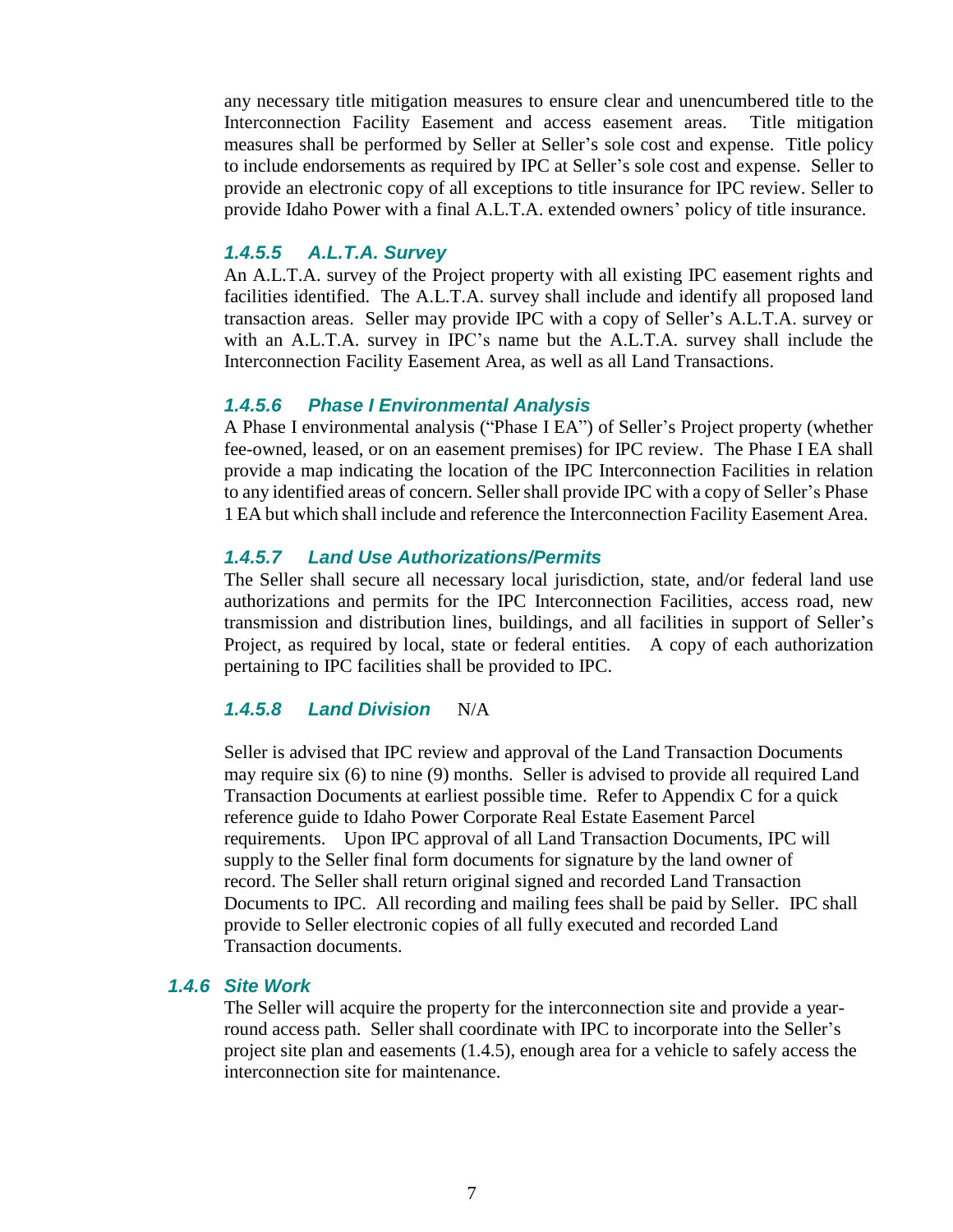#### *1.4.7 Monitoring Information*

If the Seller requires the ability to monitor information related to the IPC recloser in the generator interconnection package they are required to supply their own communications circuit to the control box.

#### *1.4.8 Meteorological Data*

In order to integrate the solar energy into the IPC system and operate IPC's solar forecasting tool, the Seller must provide solar irradiation and weather data from the Facility's physical location to IPC via real time telemetry in a form acceptable to IPC. The associated cost for obtaining this data is the Seller's responsibility.

The data must be provided at 10 second intervals and consist of:

- 1. Global Horizontal Irradiance
- 2. Plane of Array Irradiance
- 3. Ambient Temperature
- 4. Wind Speed and Wind Direction
- 5. Relative Humidity

The installed instruments must equal or exceed the specifications of the following instruments:

*Temperature and Relative Humidity*: R.M Young Relative Humidity and Temperature Probe Sensors Model 41382

*Wind*: R.M Young Wind Monitor Model 05103

*Pryanometer:* Apogee Instruments Model SP-230

#### *1.4.9 Generator Technical Information & Drawings*

Seller shall provide draft design prints during FSR development containing technical information, like impedances, and equipment brand and models. After construction, the Seller shall submit to IPC all the as-built information, including prints with the latest approved technical information and commissioning test results.

#### **1.5 IPC Company's Interconnection Facilities**

IPC will install a standard generation interconnection package that will connect to distribution feeder **. If the Seller is going underground to the Point of Interconnection, IPC will** include a pole riser for the Seller to install cables to interconnect to the IPC system. If the Seller is going overhead to the Point of Interconnection, it will be at a tension not to exceed the design tension specified by IPC.

To meet NERC's MOD-11 and 13-WECC-CRT-1, R1.2 requirements, IPC will install equipment to collect and transmit Phasor Measurement Unit (PMU) data to IPC. The communication circuits required for this data transmission are described above (section 1.4.1). The data can be made available to the Seller on request.

The minimum acceptable PMU message rate is 30 samples per second. The minimum set of PMU measurement channels recorded at the POI is shown below. Additional or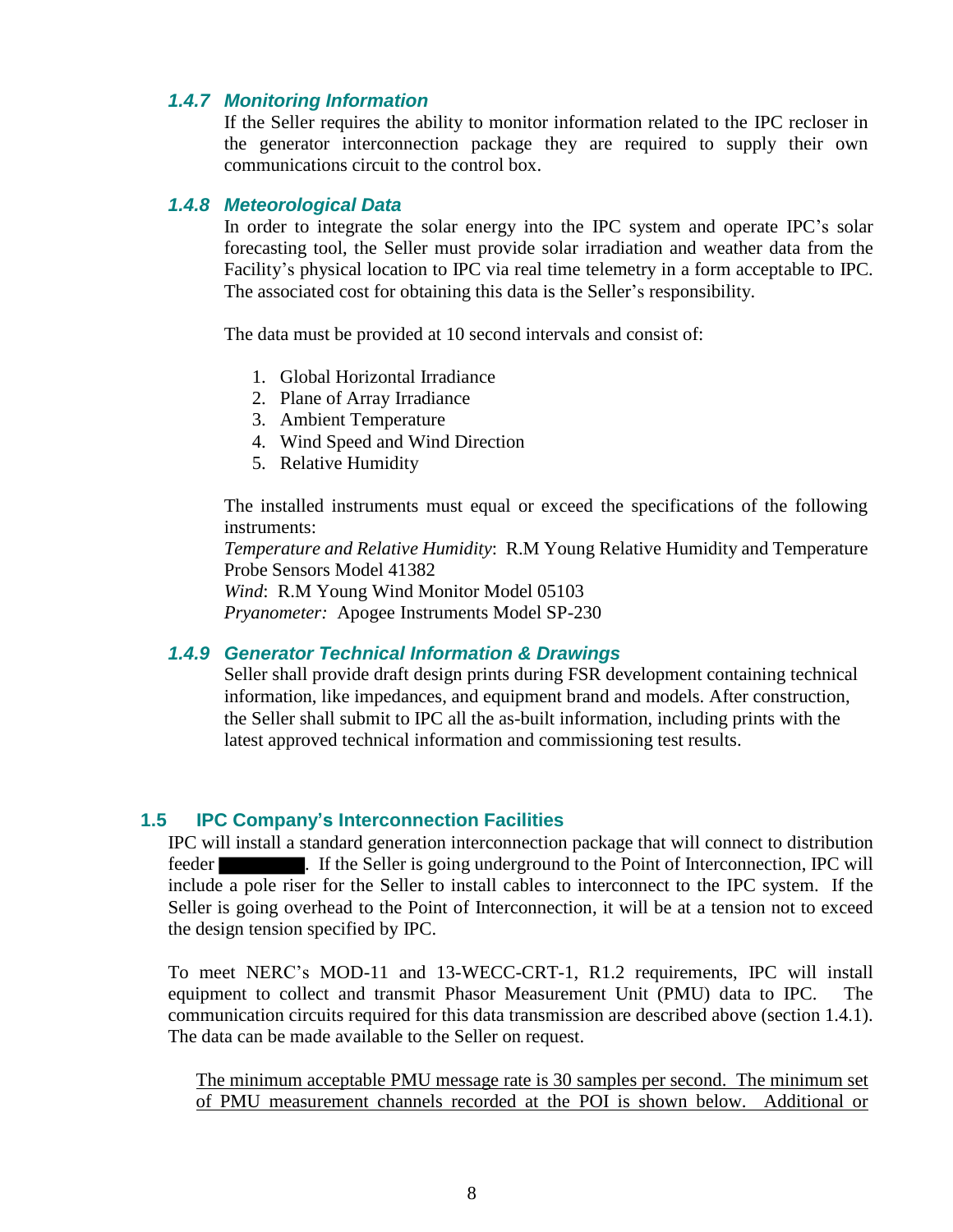substitute channels may be required<sup>1</sup> on a per case basis depending on the interconnection configuration and facility design details.

- Frequency
- Frequency Delta (dF/dt)
- A-B-C Phase Voltage Magnitude
- A-B-C Phase Voltage Angle
- Positive Sequence Voltage Magnitude
- Positive Sequence Voltage Angle
- A-B-C Phase Current Magnitude
- A-B-C Phase Current Angle
- Positive Sequence Current Magnitude
- Positive Sequence Current Angle

The new interconnection package will include four distribution poles to mount a local service transformer, solid blade disconnects, primary metering package, recloser, relays, RTU, fuses and riser necessary for the package. The interconnection will be controlled by a SEL-421 line protection relay and a GE iBox RTU. The relay and RTU will be located in a pole mounted enclosure and will also contain a test switch (TS4), SLSS, dialup modem, DDS CSU/DSU, isolation interface, power supply, DC converter, control switch and surge protector.

Concrete barriers may be necessary to protect this equipment from local area traffic.

At Seller's request, a 2" conduit may be installed alongside the underground primary to facilitate information exchange to the seller about the recloser. (The Seller is responsible for providing and installing the appropriate cable.)

## **2. Estimated Milestones**

These milestones will begin, and the construction schedule referenced below will only be valid, upon receipt of funding from Seller or its authorized third party no later than the date set forth below for such payment. IPC will not commit any resources toward project construction that have not been funded by Seller. Additionally, failure by Seller to make the required payments as set forth in this Study by the date(s) specified below may result in the loss of milestone dates and construction schedules set forth below. In the event that the Seller is unable to meet dates as outlined below, Seller may request an extension of the Operation Date of up to three (3) years. Seller's request will be evaluated by IPC to ensure Seller's request does not negatively impact other projects in IPC's Generator Interconnection Queue. Such extension will be allowed only if IPC determines, in its sole discretion, that the extension will not negatively impact other projects in IPC's Generator Interconnection Queue. Estimated milestones, which will be updated and revised for inclusion in the GIA in light of subsequent developments and conditions, are as follows:

| <b>Estimated Date</b> |  | <b>Responsible Party Estimated Milestones</b> |  |  |
|-----------------------|--|-----------------------------------------------|--|--|
| 10/1/18<br>Seller     |  | <b>IPC receives Notice to Proceed and</b>     |  |  |
|                       |  | construction funding or arrangements          |  |  |

<sup>1</sup> Consult with System Planning to determine acceptability.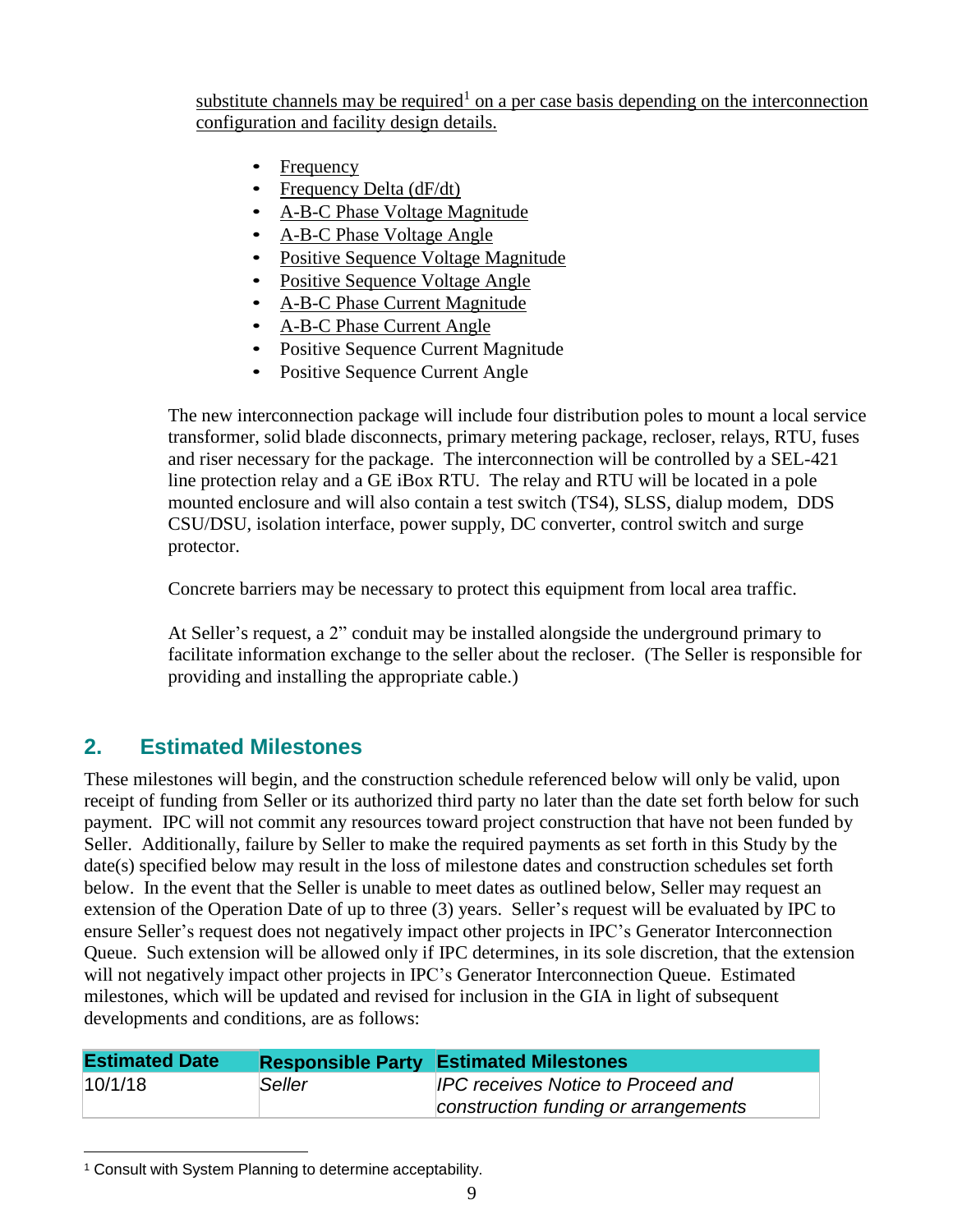|                                                              |                      | acceptable to IPC are made with IPC's Credit<br>Department                                                                                                                                                         |
|--------------------------------------------------------------|----------------------|--------------------------------------------------------------------------------------------------------------------------------------------------------------------------------------------------------------------|
| 6 months after<br>construction funds<br>received             | <b>IPC</b>           | <b>IPC Engineering and Design Complete</b>                                                                                                                                                                         |
| 6 months after<br>construction funds<br>received             | <b>IPC</b>           | <b>IPC Long Lead Material Procured/Received</b>                                                                                                                                                                    |
| 6 months after<br>construction funds<br>received             | Seller               | Easements and permits procured for IPC site,<br>construction will not begin until easements<br>and permits are in place.                                                                                           |
| 6 months prior to<br><b>IPC Commissioning</b>                | <b>IPC</b>           | Detailed in Appendix C attached.<br>New generation must be modeled and<br>submitted to EIM a minimum of 6 months<br>prior to coming online, failure to submit by<br>given lead time will results in project delay. |
| 11 months after<br>construction funds<br>received            | <b>IPC</b>           | <b>IPC Construction Complete</b>                                                                                                                                                                                   |
| 11 months after<br>construction funds<br>received            | Seller               | Telecommunication circuits identified in<br>Section 1.4.1 are operational and provided to<br>the IPC site                                                                                                          |
| 12 months after<br>construction funds<br>received            | <b>IPC</b>           | <b>IPC Commissioning Complete,</b><br>commissioning will not take place until<br>Telecommunication circuits are operational                                                                                        |
| 5 days after<br>switching request<br>made to IPC<br>Dispatch | Seller               | Switch at the Point of Interconnection can be<br>closed                                                                                                                                                            |
| <b>TBD</b>                                                   | <b>IPC</b>           | <b>Notification from IPC's Energy Contracting</b><br>Coordinator confirming First Energy of Non-<br><b>Firm Output</b>                                                                                             |
| <b>TBD</b><br>TBD                                            | Seller<br><b>IPC</b> | Seller testing begins<br><b>Notification from IPC's Energy Contracting</b><br>Coordinator confirming Operation Date<br>(pending all requirements are met) of Firm<br><b>Network Resource Output</b>                |

IPC does not warrant or guarantee the foregoing estimated milestone dates, which are estimates only. These milestone dates assume, among other things, that materials can be timely procured, labor resources are available, and that outages to the existing transmission system are available to be scheduled. Additionally, there are several matters, such as permitting issues and the performance of subcontractors that are outside the control of IPC that could delay the estimated Operation Date. For purposes of example only, federal, state, or local permitting, land division approval, identification of Interconnection Facilities location, access to proposed Interconnection Facilities location for survey and geotechnical investigation, coordination of design and construction with the Seller, failure of IPC's vendors to timely perform services or deliver goods, and delays in payment from Seller, may result in delays of any estimated milestone and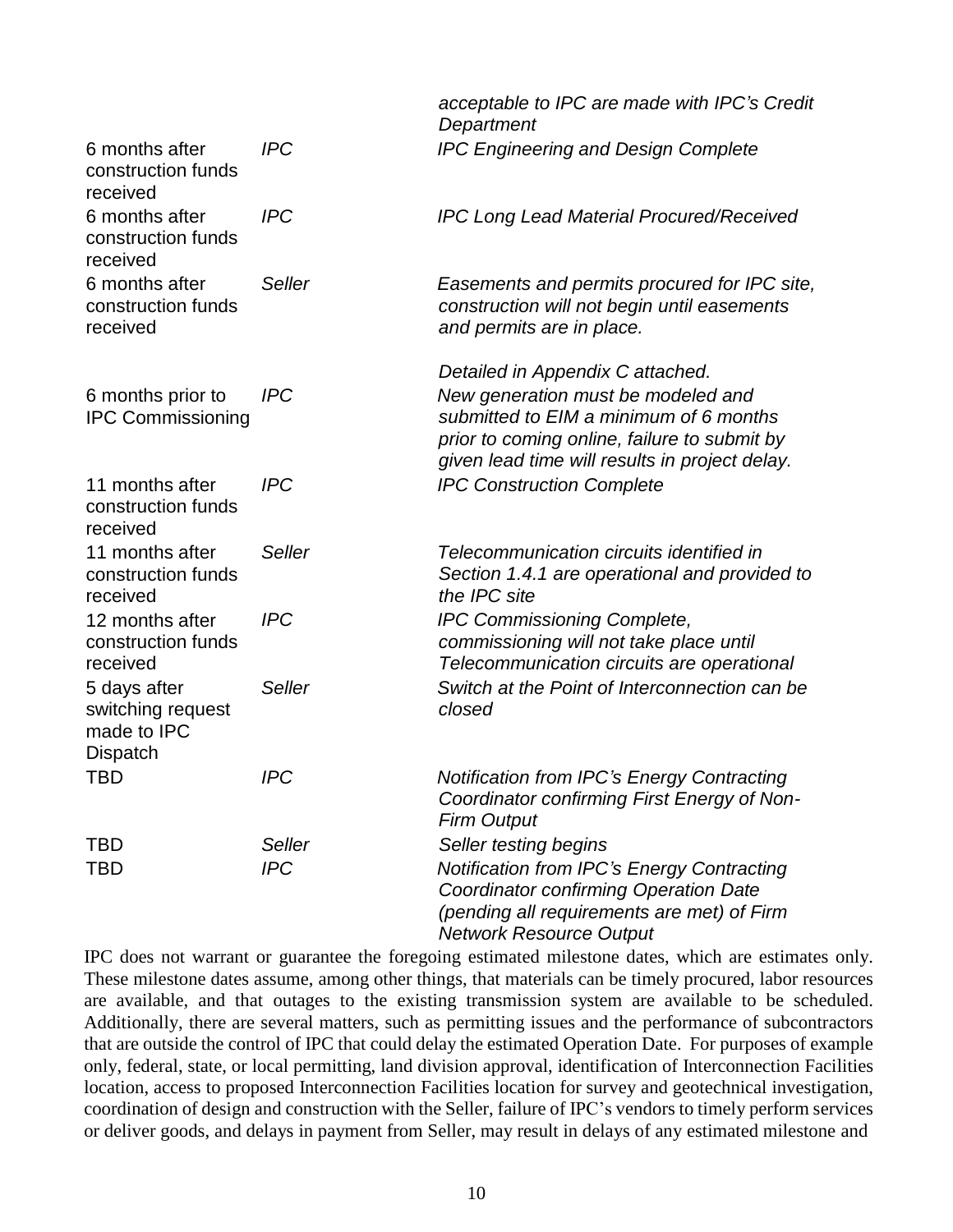the Operation Date of the project. To the extent any of the foregoing are outside of the reasonable control of IPC, they shall be deemed Force Majeure events.

## **3. Operating Requirements**

The project is required to comply with the applicable Voltage and Current Distortion Limits found in IEEE Standard 519-1992 *IEEE Recommended Practices and requirements for harmonic Control in Electrical Power Systems* or any subsequent standards as they may be updated from time to time. Voltage fluctuation at startup and during operation must be limited to less than 5% as measured at the Point of Interconnection.

Project will be subject to reductions directed by IPC Grid Operations during transmission system contingencies and other reliability events. When these conditions occur, the Project will be subject to Generator Output Limit Control ("GOLC") and will have equipment capable of receiving an analog setpoint via DNP 3.0 from IPC for GOLC. Generator Output Limit Control will be accomplished with a setpoint and discrete output control from IPC to the Project indicating maximum output allowed. For more detail see Appendix A.

**Low Voltage Ride Through:** The Project must be capable of riding through faults on adjacent section of the power system without tripping due to low voltage. It has been determined, through study, that the Project must be capable of remaining interconnected for any single phase voltage as low as 0.7 PU for 30 cycles, and for all three phase voltages as low as 0.8 PU for 30 cycles.

**Frequency Response Requirements:** Generator must be capable of providing Fast Frequency Response for both positive and negative frequency deviations from 60Hz ( +/- 0.036 Hz) for Bulk Electric System disturbances. The required frequency response will be linear for a deviation of 0 to +/- 0.1 Hz, a response of 0% to 3% of generator capacity, with a maximum required response of 3% of generator's full capacity for as long as the generator is able to provide support or the frequency deviation is reduced to within stated limits, whichever occurs first. Provided that Generator meets the above Fast Frequency Response requirements, Company shall not curtail Seller when such curtailments are caused by a need to comply with applicable Frequency Responsive reliability standards.

Seller will be able to modify power plant facilities on the Seller side of the Interconnection Point with no impact upon the operation of the transmission or distribution system whenever the generation facilities are electrically isolated from the system via the X-# (Pole 4) switch and a terminal clearance is issued by IPC's Grid Operator.

## **4. Reactive Power**

Project shall be capable of injecting reactive power (over-excited) and absorbing reactive power (under-excited) equal to 1.45 MVAR at all active power output between 20% and 100% of the nameplate active power rating of 3 MW.

IPC will determine the reactive power required to be supplied by IPC to the Seller, based upon information provided by the Seller. IPC will specify the equipment required on IPC's system to meet the Facility's reactive power requirements. These specifications will include but not be limited to equipment specifications, equipment location, IPC-provided equipment, Seller provided equipment, and all costs associated with the equipment, design and installation of IPC-provided equipment. The equipment specifications and requirements will become an integral part of the GIA. IPC-owned equipment will be maintained by IPC, with total cost of purchase, installation, operation, and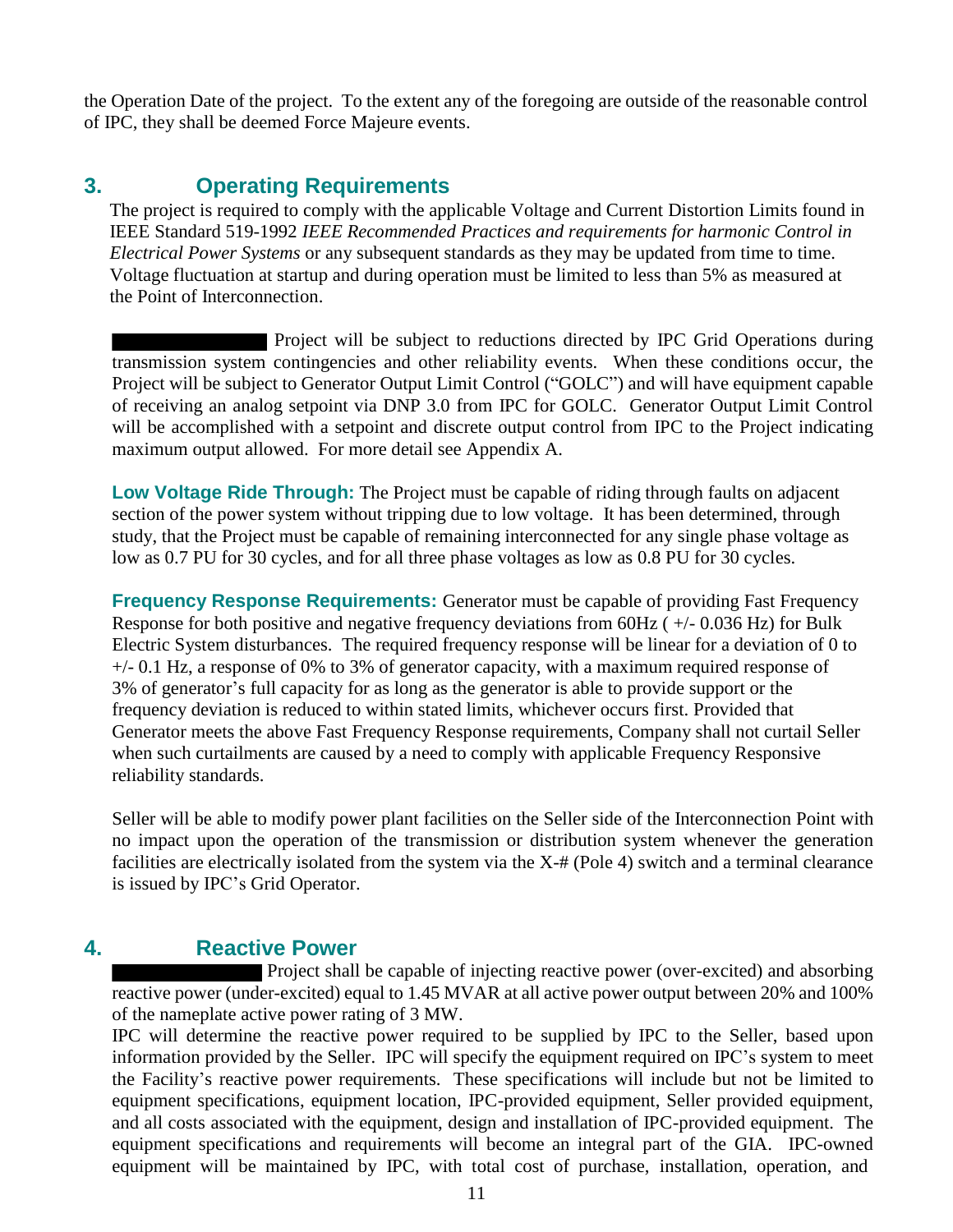maintenance, including administrative cost to be reimbursed to IPC by the Seller. Payment of these costs will be in accordance with Schedule 72 and the total reactive power cost will be included in the calculation of the Monthly Operation and Maintenance Charges specified in Schedule 72.

## **5. Upgrades**

#### **5.1 Upgrades to the Distribution System**

IPC will rebuild approximately miles of the existing distribution feeder from the POI south to the intersection of and and . to upgrade the wire from ACSR to AAC. IPC will replace existing Recloser with an electronic recloser and install a single

phase PT on the Seller's side of the recloser for deadline check.

IPC will extend underground approximately to the west of the proposed POI toward the Seller's distribution line. This is to get the distribution circuit under and away from the existing transmission line on the west side of .

#### **5.2 Upgrades to Substations**

IPC will install a single phase PT at the Substation for deadline check on feeder . Also at Substation, IPC will install Beckwith M2001D load tap changer controllers on the transformer. IPC will upgrade the Substation AMI transformer.

### **6. Estimated Costs**

The following good faith estimates are provided in 2018 dollars and are based on a number of assumptions and conditions. IPC does not warrant or guarantee the estimated costs in the table below, which are estimates only and are subject to change. Seller will be responsible for all actual costs incurred in connection with the work to be performed by IPC and its agents, under the terms and subject to the conditions included in any GIA executed by IPC and Seller.

The estimated cost below is required to be paid in full prior to IPC commencing project or other arrangements acceptable to IPC are made with IPC's Credit Department.

#### **Estimated Cost:**

| <b>Description</b>                          | <b>Ownership</b> | <b>Cost Estimate</b> |
|---------------------------------------------|------------------|----------------------|
| <b>Interconnection Facilities:</b>          |                  |                      |
| 4 Pole Interconnection Facility             | <b>IPC</b>       | \$180,000            |
| <b>TOTAL</b>                                |                  | \$180,000            |
| <b><i>Upgrades to Distribution:</i></b>     |                  |                      |
| Feeder reconductor and Recloser replacement | <b>IPC</b>       | \$525,000            |
| extention to POI                            |                  | \$25,000             |
| <b>TOTAL</b>                                |                  | \$550,000            |
| <i><b>Upgrades to Substation:</b></i>       |                  |                      |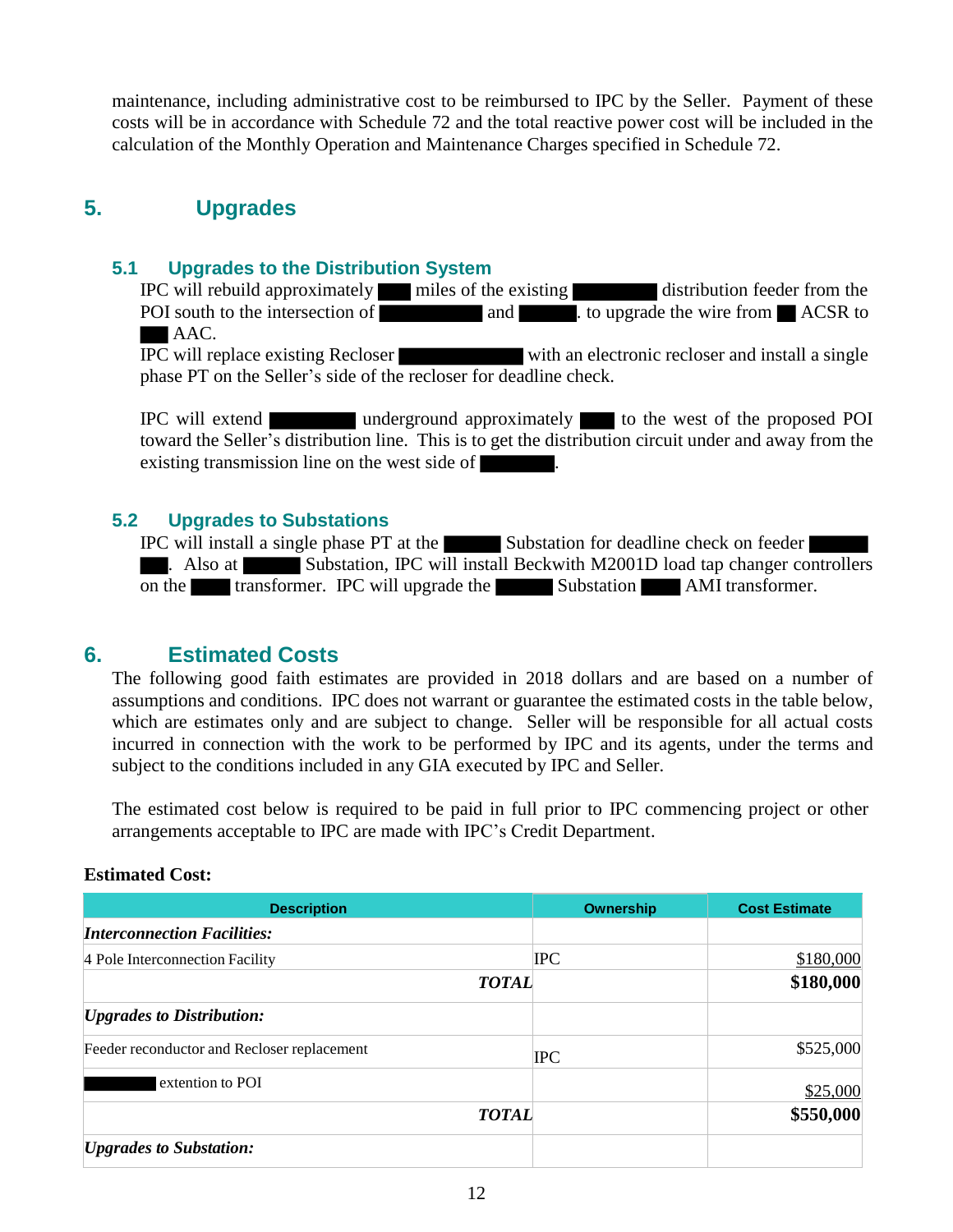| PT, Controller and AMI transformer |              | <b>IPC</b> | \$65,000 |
|------------------------------------|--------------|------------|----------|
|                                    | <b>TOTAL</b> |            | \$65,000 |
|                                    |              |            |          |
| <b>GRAND TOTAL</b>                 |              | \$795,000  |          |
|                                    |              |            |          |

## **Note Regarding Transmission Service:**

This FSR is a Network Resource Interconnection Facility Study. This FSR identifies the facilities necessary to integrate the Generating Facility into IPC's network to serve load within IPC's balancing area. Network Resource Interconnection Service in and of itself does not convey any right to deliver electricity to any specific seller or Point of Delivery.

## **Note Regarding GIA:**

This Facility Study Report (FSR) is a study and preliminary evaluation only and does not constitute, or form the basis of, a definitive agreement related to the matters described in this FSR. Unless and until a GIA is executed by IPC and Seller, no party will have any legal rights or obligations, express or implied, related to the subject matter of this FSR.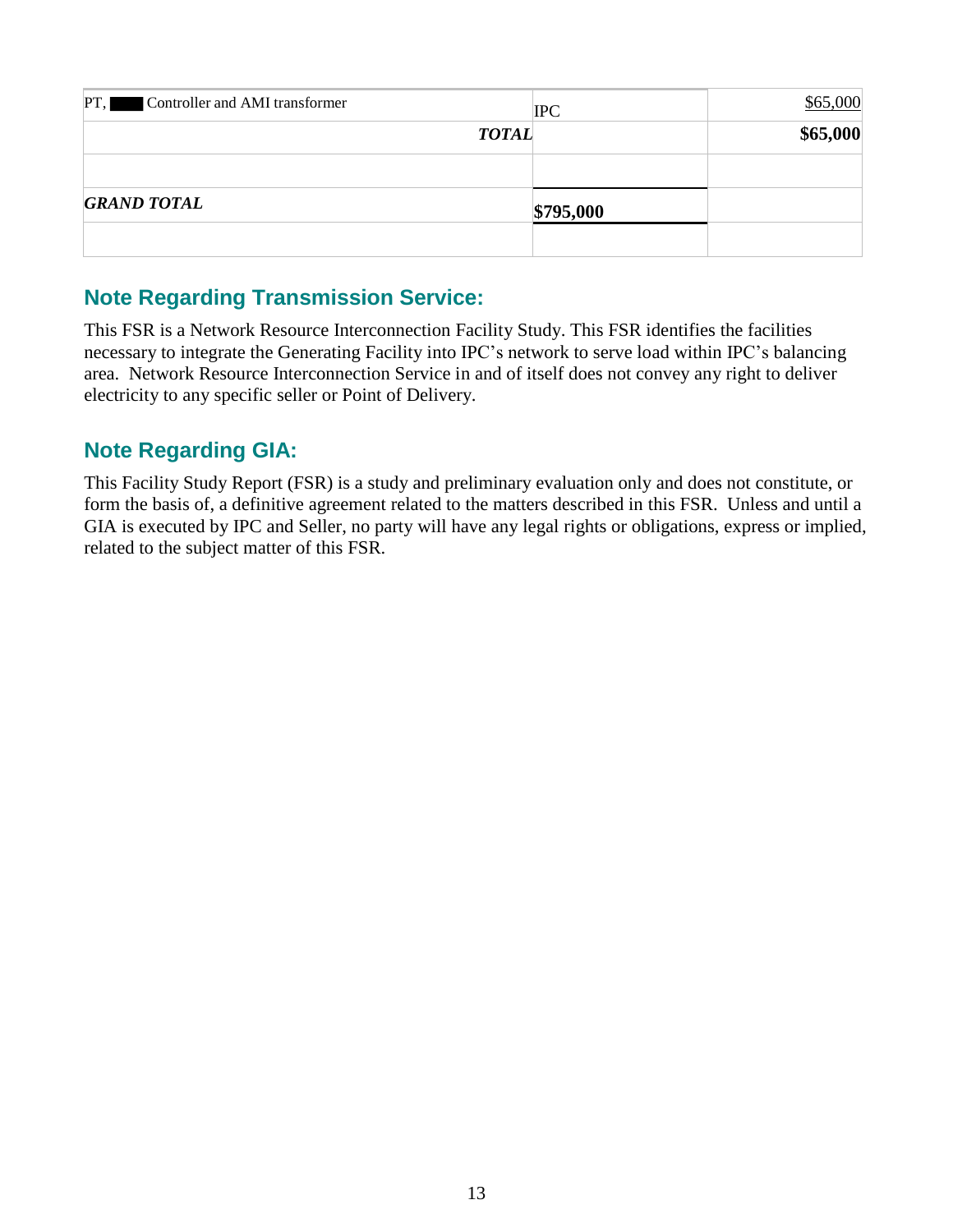# **Appendix A**

## **Generation Interconnection Control Requirements**

## **A.1 Generator Output Limit Control (GOLC)**

**A.1.1** IPC requires Interconnected Power Producers to accept GOLC signals from our EMS.

**A.1.2** The GOLC signals will consist of four points shared between the IPC EMS (via the IPC RTU) and the Seller's Generator Controller. The IPC RTU will be the master and the Seller's Generation Controller will be the slave.

**A.1.2.1** GOLC Setpoint: An analog output that contains the MW value the Seller should curtail to, should a GOLC request be made via the GOLC On/Off discrete output Control point.

**A.1.2.1.1** An Analog Input feedback point must be updated (to reflect the GOLC setpoint value) by the Seller Controller upon the Controller's receipt of the GOLC setpoint change, with no intentional delay.

**A.1.2.2** GOLC On/Off: A discrete output (DO) control point with pulsing Trip/Close controls. Following a "GOLC On" control (DNP Control Code "Close/Pulse On"), the Seller Controller will run power output back to the MW value specified in the GOLC Setpoint. Following a "GOLC Off" control (DNP Control Code "Trip/Pulse On"), the Seller is free to run to maximum possible output.

**A.1.2.2.1** A Discrete Input (DI) feedback point must be updated (to reflect the last GOLC DO Control Code received) by the Seller Controller upon the Controller's receipt of the GOLC DO control, with no intentional delay. The feedback DI should latch to an OFF state following the receipt of a "GOLC OFF" control and it should latch to an ON state following the receipt of an "GOLC ON" control.

**A.1.3** If a GOLC control is issued, it is expected to see MW reductions start within 1 minute and plant output to be below the GOLC Setpoint value within 10 minutes.

**Digital Inputs to IPCo (DNP Obj. 01, Var. 2)**

## **A.2 Generation Interconnection Data Points Requirements**

|          | $P_{\rm L}$ and $P_{\rm H}$ and $P_{\rm H}$ and $P_{\rm H}$ are $P_{\rm H}$ and $P_{\rm H}$ and $P_{\rm H}$ |             |                             |  |  |
|----------|-------------------------------------------------------------------------------------------------------------|-------------|-----------------------------|--|--|
| Index    | Description<br>State $(0/1)$                                                                                |             | Comments:                   |  |  |
| $\Omega$ | GOLC Off/On (Control Feedback)                                                                              | Off/On      | Feedback provided by Seller |  |  |
|          | FREQUENCY RESPONSE Off/On (Control                                                                          |             |                             |  |  |
|          | Feedback) (If applicable)                                                                                   | Off/On      | Feedback provided by Seller |  |  |
| 2        | 52A Seller MAIN BREAKER (if present)                                                                        | Open/Closed | Sourced at substation       |  |  |
| 3        | 52A Seller Capacitor Breaker (if present)                                                                   | Open/Closed | Sourced at substation       |  |  |

| Digital Outputs to Seller (DNP Obj. 12, Var. 1) |             |                       |  |  |  |  |
|-------------------------------------------------|-------------|-----------------------|--|--|--|--|
| Index<br>Description<br>Comments:               |             |                       |  |  |  |  |
|                                                 | GOLC Off/On | Control issued by IPC |  |  |  |  |
| FREQUENCY RESPONSE Off/On (if                   |             |                       |  |  |  |  |
|                                                 | applicable) | Control issued by IPC |  |  |  |  |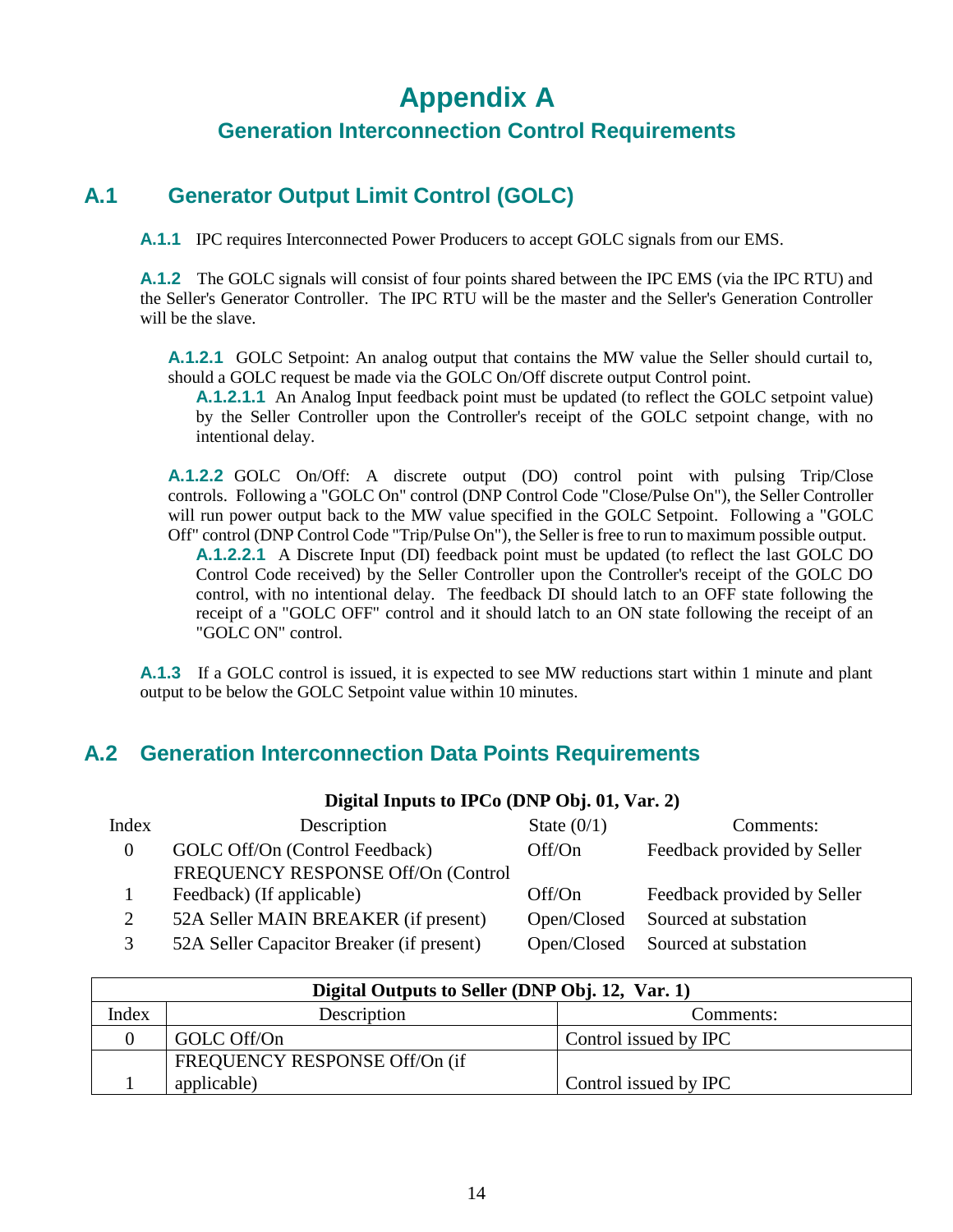## **Analog Inputs to IPCo (DNP Obj. 30, Var. 2)**

|                  |                                     | Raw   | Raw          | EU         | EU                                       | EU                  |                       |
|------------------|-------------------------------------|-------|--------------|------------|------------------------------------------|---------------------|-----------------------|
| Index            | Description                         | High  | Low          | High       | Low                                      | Units               | Comments:             |
|                  | <b>GOLC Setpoint Value Received</b> |       |              |            |                                          |                     | Provided by           |
| $\boldsymbol{0}$ | (Feedback)                          |       | 32767 -32768 | <b>TBD</b> | <b>TBD</b>                               | <b>MW</b>           | Seller                |
| $\mathbf{1}$     | <b>SPARE</b>                        |       |              |            |                                          |                     |                       |
|                  |                                     |       |              |            |                                          |                     | Provided by           |
| $\mathbf{2}$     | Maximum Park Generating Capacity    |       | 32767 -32768 | <b>TBD</b> | <b>TBD</b>                               | <b>MW</b>           | Seller                |
|                  |                                     |       |              |            |                                          |                     | Provided by           |
| $\mathfrak{Z}$   | <b>Ambient Temperature</b>          |       |              |            | 32767 -32768 327.67 -327.68              | Deg C               | Seller                |
|                  |                                     |       |              |            |                                          | Deg                 | Provided by           |
| $\overline{4}$   | <b>Wind Direction</b>               |       |              |            | 32767 -32768 3276.7 -3276.8              | from N Seller       |                       |
|                  |                                     |       |              |            |                                          |                     | Provided by           |
| 5                | Wind Speed                          |       |              |            | 32767 -32768 327.67 -327.68              | M/S                 | Seller                |
|                  |                                     |       |              |            |                                          |                     | Provided by           |
| 6                | <b>Relative Humidity</b>            | 32767 | 32768        | <b>TBD</b> | <b>TBD</b>                               | $\%$                | Seller                |
|                  |                                     |       |              |            |                                          |                     | Provided by           |
| $\tau$           | Global Horizontal Irradiance        | 32767 | 32768        | <b>TBD</b> | <b>TBD</b>                               | W/M^2 Seller        |                       |
|                  |                                     |       |              |            |                                          |                     | Provided by           |
| $8\,$            | Plane of Array                      |       | 32767 32768  | <b>TBD</b> | <b>TBD</b>                               | W/M^2 Seller        |                       |
| 9                | <b>SPARE</b>                        |       |              |            |                                          |                     |                       |
|                  |                                     |       |              |            |                                          |                     | Provided by           |
| 10               | VOLT1_MIN (Feedback)                |       |              |            | 32767 -32768 327.67 -327.68              | PU                  | Seller                |
|                  |                                     |       |              |            |                                          |                     | Provided by           |
| 11               | VOLT2_LOW (Feedback)                |       |              |            | 32767 -32768 327.67 -327.68              | PU                  | Seller                |
|                  |                                     |       |              |            |                                          |                     | Provided by<br>Seller |
| 12               | VOLT3_HIGH (Feedback)               |       |              |            | 32767 -32768 327.67 -327.68              | PU                  |                       |
| 13               | VOLT4_MAX (Feedback)                |       |              |            | 32767 -32768 327.67 -327.68              | PU                  | Provided by<br>Seller |
|                  |                                     |       |              |            |                                          | $\%$                | Provided by           |
| 14               | VAR1_LEAD (Feedback)                |       |              |            | 32767 -32768 327.67 -327.68              | <b>AVAIL Seller</b> |                       |
|                  |                                     |       |              |            |                                          | $\%$                | Provided by           |
| 15               | VAR2_ZERO2 (Feedback)               |       |              |            | 32767 -32768 327.67 -327.68 AVAIL Seller |                     |                       |
|                  |                                     |       |              |            |                                          | $\%$                | Provided by           |
| 16               | VAR3_ZERO3 (Feedback)               |       |              |            | 32767 -32768 327.67 -327.68              | <b>AVAIL Seller</b> |                       |
|                  |                                     |       |              |            |                                          | $\%$                | Provided by           |
| 17               | VAR4_LAG (Feedback)                 |       |              |            | 32767 -32768 327.67 -327.68 AVAIL Seller |                     |                       |
|                  |                                     |       |              |            |                                          |                     |                       |

| Analog Outputs to Seller (DNP Obj. 41, Var. 2) |                      |       |                        |            |                        |           |                       |  |
|------------------------------------------------|----------------------|-------|------------------------|------------|------------------------|-----------|-----------------------|--|
|                                                |                      | Raw   | Raw                    | EU         | EU                     | EU        |                       |  |
| Index                                          | Description          | High  | Low                    | High       | Low                    | Units     | Comments:             |  |
| $\overline{0}$                                 | <b>GOLC</b> Setpoint | 32767 | $-32768$               | <b>TBD</b> | <b>TBD</b>             | <b>MW</b> | Control issued by IPC |  |
|                                                | <b>SPARE</b>         |       |                        |            |                        |           |                       |  |
|                                                |                      |       |                        |            | -                      |           |                       |  |
| $\overline{2}$                                 | VOLT1 MIN (Feedback) | 32767 | $-32768$ 327.67 327.68 |            |                        | PU        | Provided by Seller    |  |
|                                                |                      |       |                        |            | -                      |           |                       |  |
|                                                | VOLT2 LOW (Feedback) | 32767 |                        |            | $-32768$ 327.67 327.68 | PU        | Provided by Seller    |  |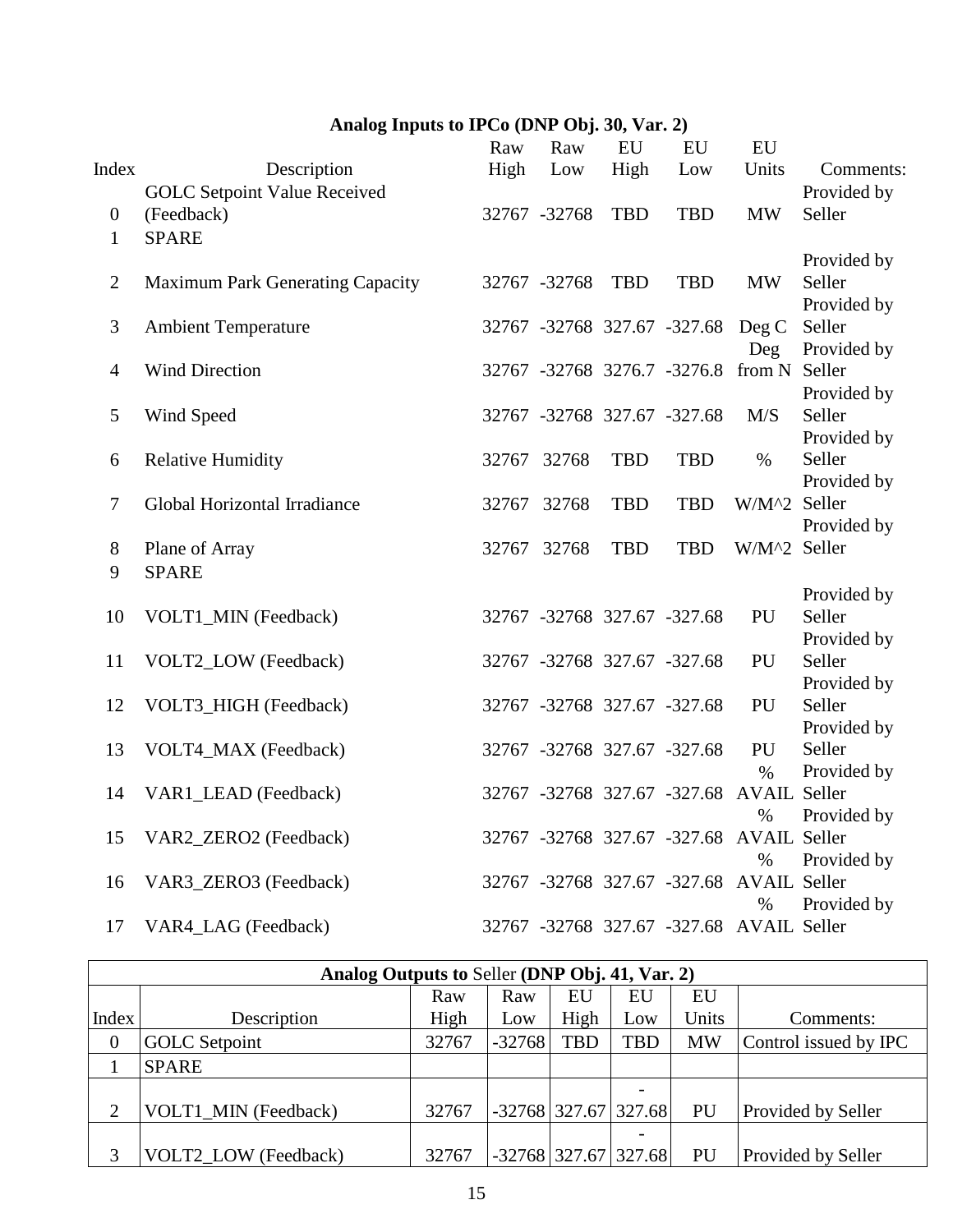| 4 | VOLT3 HIGH (Feedback) | 32767 |  | $-32768$ 327.67 327.68 | PU   | Provided by Seller                              |
|---|-----------------------|-------|--|------------------------|------|-------------------------------------------------|
|   |                       |       |  |                        |      |                                                 |
| 5 | VOLT4_MAX (Feedback)  | 32767 |  | $-32768$ 327.67 327.68 | PU   | Provided by Seller                              |
|   |                       |       |  |                        | $\%$ |                                                 |
| 6 | VAR1_LEAD (Feedback)  | 32767 |  |                        |      | $-32768$ 327.67 327.68 AVAIL Provided by Seller |
|   |                       |       |  |                        | $\%$ |                                                 |
| 7 | VAR2_ZERO2 (Feedback) | 32767 |  |                        |      | $-32768$ 327.67 327.68 AVAIL Provided by Seller |
|   |                       |       |  |                        | $\%$ |                                                 |
| 8 | VAR3_ZERO3 (Feedback) | 32767 |  |                        |      | $-32768$ 327.67 327.68 AVAIL Provided by Seller |
|   |                       |       |  |                        | $\%$ |                                                 |
| 9 | VAR4_LAG (Feedback)   | 32767 |  |                        |      | $-32768$ 327.67 327.68 AVAIL Provided by Seller |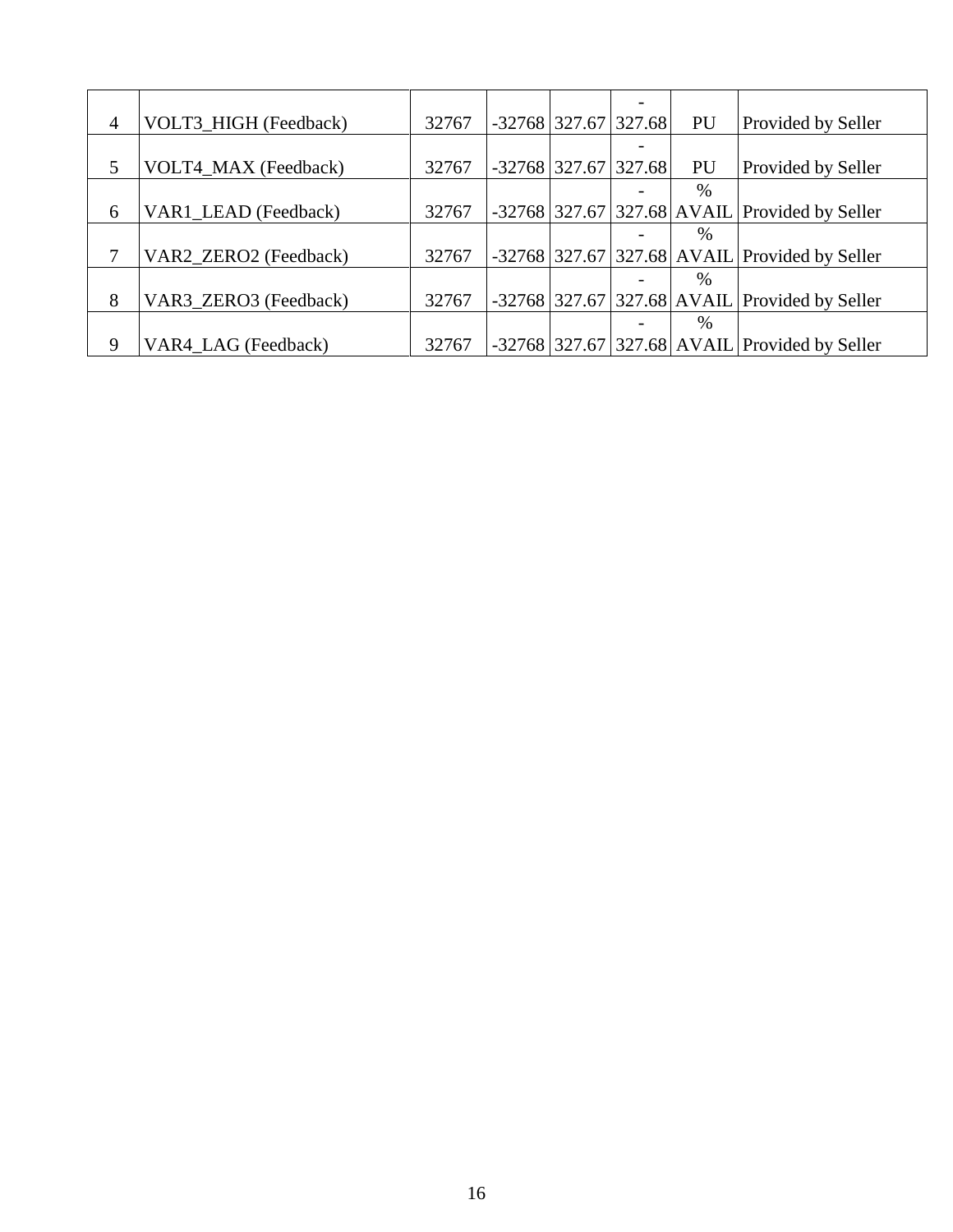## Appendix B

#### IPC Survey Requirements

- ❑ Is the Grantor's Deed Instrument No. noted in the Exhibit 'A' Legal Description or Exhibit 'B' Survey Map?
- ❑ Are the Section, Township, Range, and County information clearly stated on the Exhibits?
- ❑ Is the Basis of Bearings between found monuments called out and noted on the Exhibits?
- ❑ Are the Point of Commencement, Point of Beginning and or Point of Terminus shown on the Exhibits?
- ❑ Do all lines have a bearing and distance associated with them on the Exhibits?
- ❑ All lines need bounding callsto Grantor's ownership lines, Rights-of-Way, etc in Exhibit A.
- ❑ Are the Subdivision names, lot & block, and streets labeled on the ExhibitB?
- ❑ Are any existing Utility Easements adjoining this Easement called out and shown on the Exhibits?
- $\Box$  Is the map scale noted and is there a North arrow shown on the Exhibit B?
- $\Box$  On a strip easement is the width given and does it call to form a closed figure in the Exhibit A?
- □ Does the Parcel description close?

❑ Are the reference surveys of record or CP&Fs used to prepare the easement called out and shown on the Exhibits?

❑ A Professional Land Surveyor or Engineer in responsible charge must stamp, sign and date the exhibits for submission.

❑ A copy of the current Deed of Record for the Grantor is needed for submission.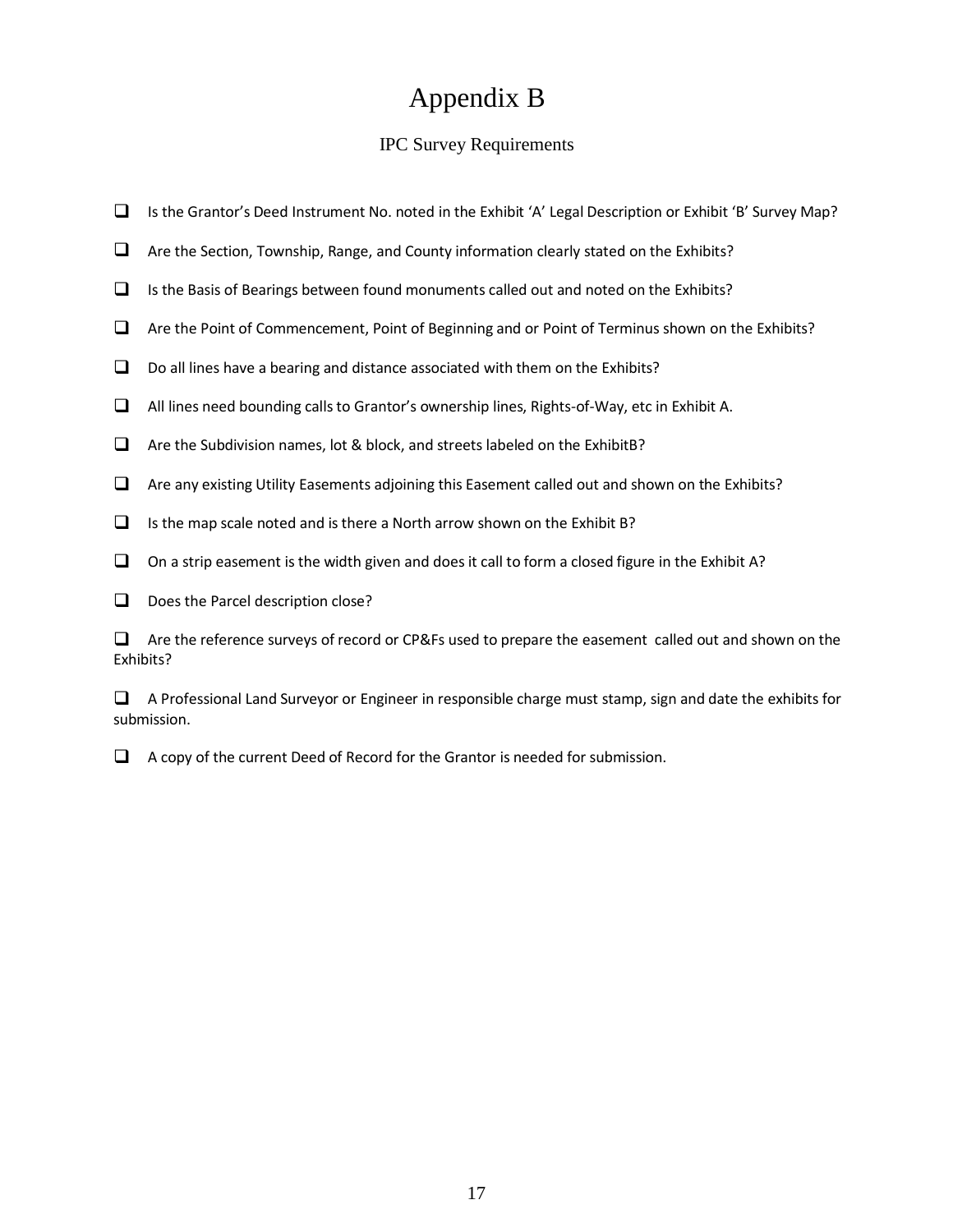# Appendix C

#### **Idaho Power Company Corporate Real Estate Department Requirements of Developers for Interconnection Facility/Substation Land for Development of Idaho Power Company Interconnection Facilities**

#### **Facility Easement**

An easement may be secured if Idaho Power will not have a purpose or need to use the property beyond the current development. An example would be a solar farm development that requires a new Idaho Power interconnect substation that will not be used by Idaho Power in the future if the solar farm operation is discontinued.

Corporate Real Estate process will require the following steps and/or documents.

#### **Process time frame: 6 mos. to 1 year depending on project specifics**

- 1. **Right of Entry Agreement**. A Right-of-Entry Agreement will allow Idaho Power to conduct necessary due diligence studies and review of the property and substation lands to determine feasibility for development. This document is required to be signed by the underlying property owner prior to Idaho Power entry onto the owner's lands for testing, surveying, etc. and will allow the preliminary stages of project development to commence pending completion of the transfer of substation lands to Idaho Power.
- 2. **Purchase and Sale Agreement – Substation Easement – Access Easement – Power Line Easements**. Idaho Power requires the following easements from the underlying property owner for our interconnection facilities: (1) Interconnection Facility easement, (2) access easement (for access to the Interconnection Facility) and (3) transmission and distribution line easements. Corporate Real Estate will enter into a purchase and sale agreement with the underlying property owner to provide for the grant of the easements to Idaho Power.
- 3. **Title Commitment**. Idaho Power requires that Developer ensure the Interconnection Facility, access, and power line easement lands are free from any encumbrances to title. To meet this requirement, a Title Commitment with A.L.T.A. extended coverage owner's policy in Idaho Power's name is required. All exceptions to title insurance need to be provided with the Title Commitment for Idaho Power review. Upon receipt, Corporate Real Estate will review all exceptions and will advise of any necessary follow-up actions. Importantly, Idaho Power requires a form of ownership that is free and clear from all encumbrances.
- 4. **Survey**. An A.L.T.A survey for the Interconnection Facility, access and power line easements is required. The A.L.T.A. survey will be reviewed by Idaho Power's surveyor who will advise of any necessary revisions.
- 5. **Legal Descriptions**. Written legal descriptions, stamped and signed by a surveyor licensed in the state of Idaho, are required for the Interconnection Facility easement, access easement, and distribution/transmission line easements. The written legal descriptions will be reviewed by Idaho Power's surveyor who will advise of any necessary revisions.